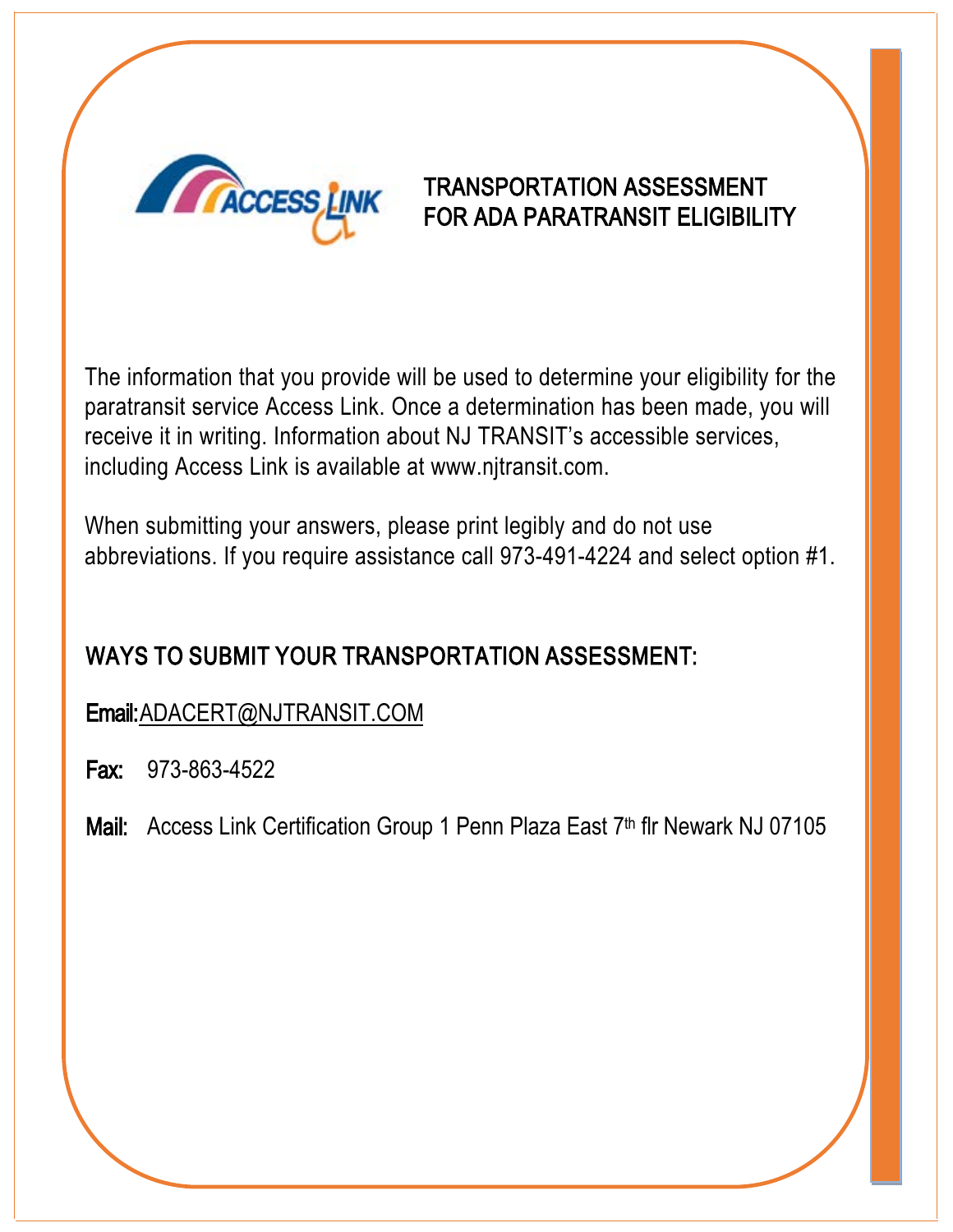| Do you have a legal guardian? Yes $\bigcirc$ No $\bigcirc$<br>If yes, your legal guardian must provide consent for you to participate in this process and you<br>should call 973-491-4224 and select option #1 for additional guidance. If no, please proceed. |                                       |                         |                                 |  |
|----------------------------------------------------------------------------------------------------------------------------------------------------------------------------------------------------------------------------------------------------------------|---------------------------------------|-------------------------|---------------------------------|--|
| <b>Guardian's Name</b>                                                                                                                                                                                                                                         |                                       | <b>Guardian's Phone</b> |                                 |  |
| <b>CUSTOMER INFORMATION</b>                                                                                                                                                                                                                                    |                                       |                         |                                 |  |
|                                                                                                                                                                                                                                                                |                                       |                         |                                 |  |
| <b>First Name</b><br><b>Title</b>                                                                                                                                                                                                                              |                                       | <b>Middle Name</b>      | <b>Last Name</b>                |  |
| Date of Birth:                                                                                                                                                                                                                                                 | Gender:                               |                         | <b>Preferred Language:</b>      |  |
| Date(mm/dd/yyyy)                                                                                                                                                                                                                                               |                                       |                         |                                 |  |
| <b>Home Address:</b>                                                                                                                                                                                                                                           |                                       |                         |                                 |  |
|                                                                                                                                                                                                                                                                |                                       |                         |                                 |  |
| <b>Street Address</b>                                                                                                                                                                                                                                          |                                       | Apartment/Unit #        |                                 |  |
| City                                                                                                                                                                                                                                                           | <b>State</b>                          |                         | Zip Code                        |  |
|                                                                                                                                                                                                                                                                |                                       |                         |                                 |  |
| Note: If your Mailing Address is the same as your Home Address, skip.                                                                                                                                                                                          |                                       |                         |                                 |  |
| <b>Mailing Address:</b>                                                                                                                                                                                                                                        |                                       |                         |                                 |  |
| <b>Street Address</b>                                                                                                                                                                                                                                          |                                       | Apartment/Unit #        |                                 |  |
|                                                                                                                                                                                                                                                                |                                       |                         |                                 |  |
| City                                                                                                                                                                                                                                                           | <b>State</b>                          |                         | Zip Code                        |  |
| <b>Contact Info:</b>                                                                                                                                                                                                                                           |                                       |                         |                                 |  |
|                                                                                                                                                                                                                                                                |                                       |                         |                                 |  |
| <b>Cell Phone</b>                                                                                                                                                                                                                                              | Home Phone                            |                         | <b>Email Address</b>            |  |
|                                                                                                                                                                                                                                                                |                                       |                         |                                 |  |
| <b>Emergency Contact Name</b><br><b>NITRANSIT</b>                                                                                                                                                                                                              |                                       |                         | <b>Emergency Contact Number</b> |  |
|                                                                                                                                                                                                                                                                | ACCESS LINK TRANSPORTATION ASSESSMENT |                         |                                 |  |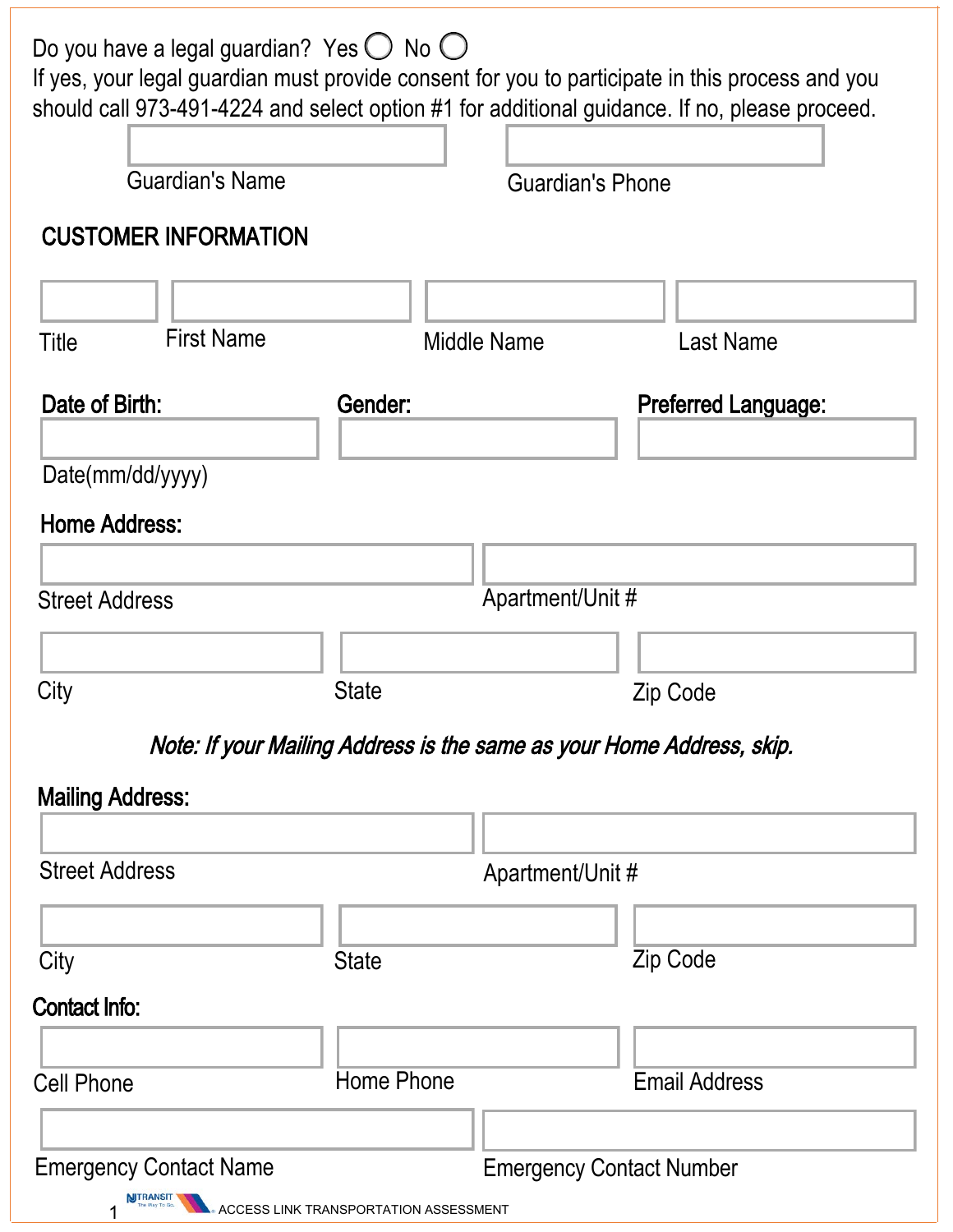| 1. What is your disability?                                                                                                                               |                                       |                    |                    |
|-----------------------------------------------------------------------------------------------------------------------------------------------------------|---------------------------------------|--------------------|--------------------|
| 1a. How long have you had a disability?                                                                                                                   |                                       |                    |                    |
| Since birth                                                                                                                                               | Less than 1 year<br>More than 1 year  |                    |                    |
| 1b. If your disability is temporary, how long do you think will it last?                                                                                  |                                       |                    |                    |
| 1-3 months                                                                                                                                                | 6-9 months                            |                    | 9-12 months        |
| 2. Which of the following are impacted by your disability? (check all that apply and provide<br>details in the spaces provided)                           |                                       |                    |                    |
| 2a. Vision Loss                                                                                                                                           | Left eye                              | Right eye          |                    |
| <b>2b.</b> Hearing Loss                                                                                                                                   | Left ear                              | Right ear          | Hearing aid        |
| <b>2c.</b> Cognitive Ability                                                                                                                              | Memory                                | Problem<br>Solving |                    |
| 2d. Is breathing a concern? Yes $\bigcirc$ No $\bigcirc$ If yes, when is it a concern?                                                                    |                                       |                    |                    |
|                                                                                                                                                           |                                       |                    |                    |
| 2e. Is walking distances or your endurance a concern? Yes $\bigcirc$ No $\bigcirc$<br>a concern?                                                          |                                       |                    | If yes, when is it |
| 2f. Is balance a concern? Yes $\bigcirc$ No $\bigcirc$ If yes, when is it a concern?                                                                      |                                       |                    |                    |
|                                                                                                                                                           |                                       |                    |                    |
| 2g. Do changes in weather conditions or temperatures affect your disability? Yes (<br>If yes, please describe which type of weather or what temperatures. |                                       |                    | No (               |
| 2                                                                                                                                                         | ACCESS LINK TRANSPORTATION ASSESSMENT |                    |                    |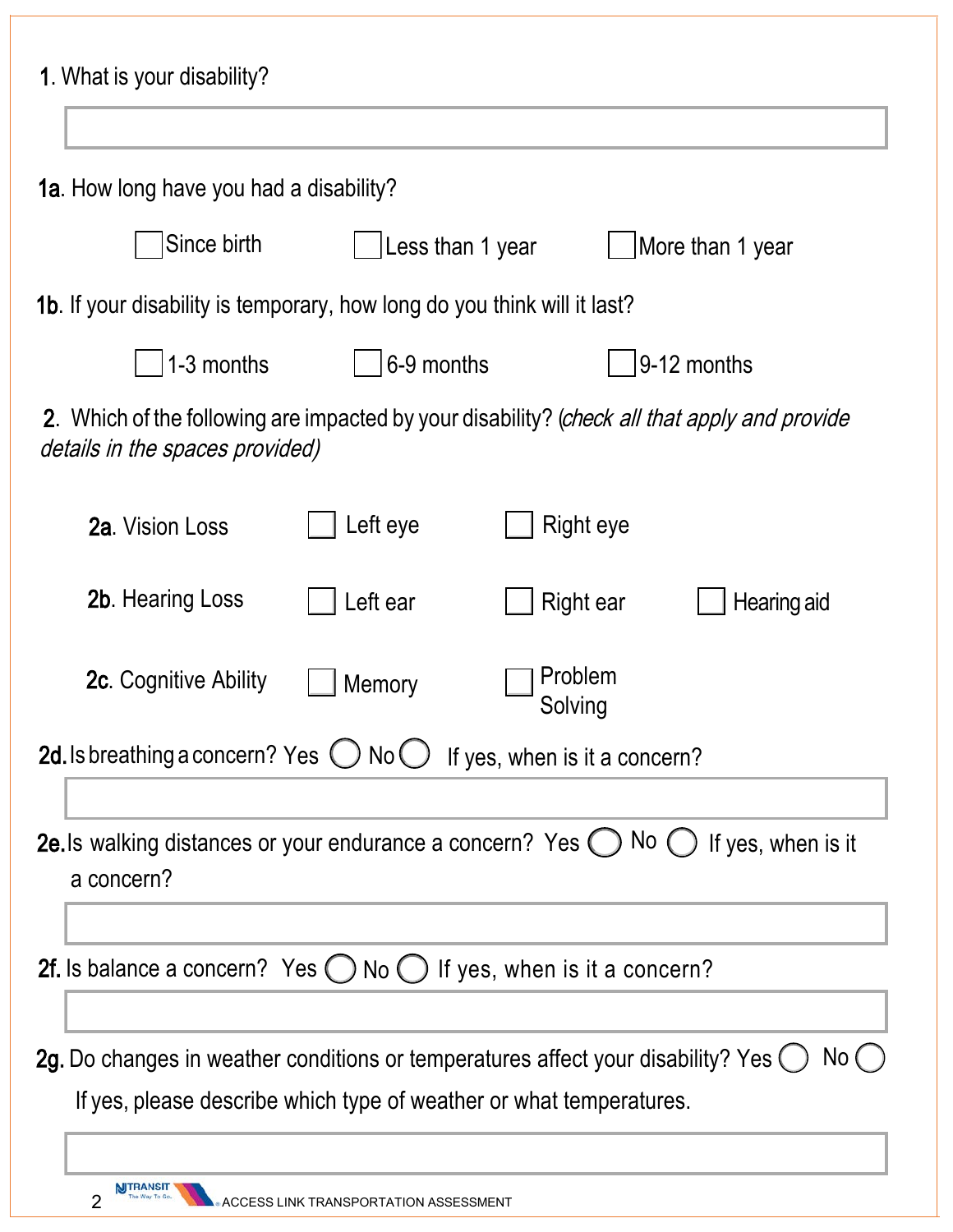3. Are you receiving any of the following as a result of your disability? (*check all that apply*)



**4.** How are the conditions and limitations related to your disability preventing you from using the local fixed-route system to travel to and/or from your intended destinations? Please explain in the space provided below.



5. Which of the following do you use while traveling?

| Cane    | Motorized<br>Wheelchair | Oxygen                          | Manual<br>Wheelchair |
|---------|-------------------------|---------------------------------|----------------------|
| Scooter | <b>Prosthetics</b>      | <b>White Cane</b>               | Braces /<br>Crutches |
| Walker  | Service<br>Animal       | <b>Emotional Support Animal</b> |                      |

6. We require the measurements and approximate weight of your Manual Wheelchair, Scooter and/or Motorized Mobility Device (while occupied). Please provide the measurements of any Wheelchair / Scooter / Motorized Mobility Device that you use.

| Width:                                                      | $\overline{\mathsf{I}}$ | Total Length: | $\overline{m}$ |
|-------------------------------------------------------------|-------------------------|---------------|----------------|
| Combined weight of the<br>customer and the Mobility Device: |                         |               | lbs            |

Mobility devices exceeding 30"X 48" or more than 600 lbs may not fit in our vehicle lifts

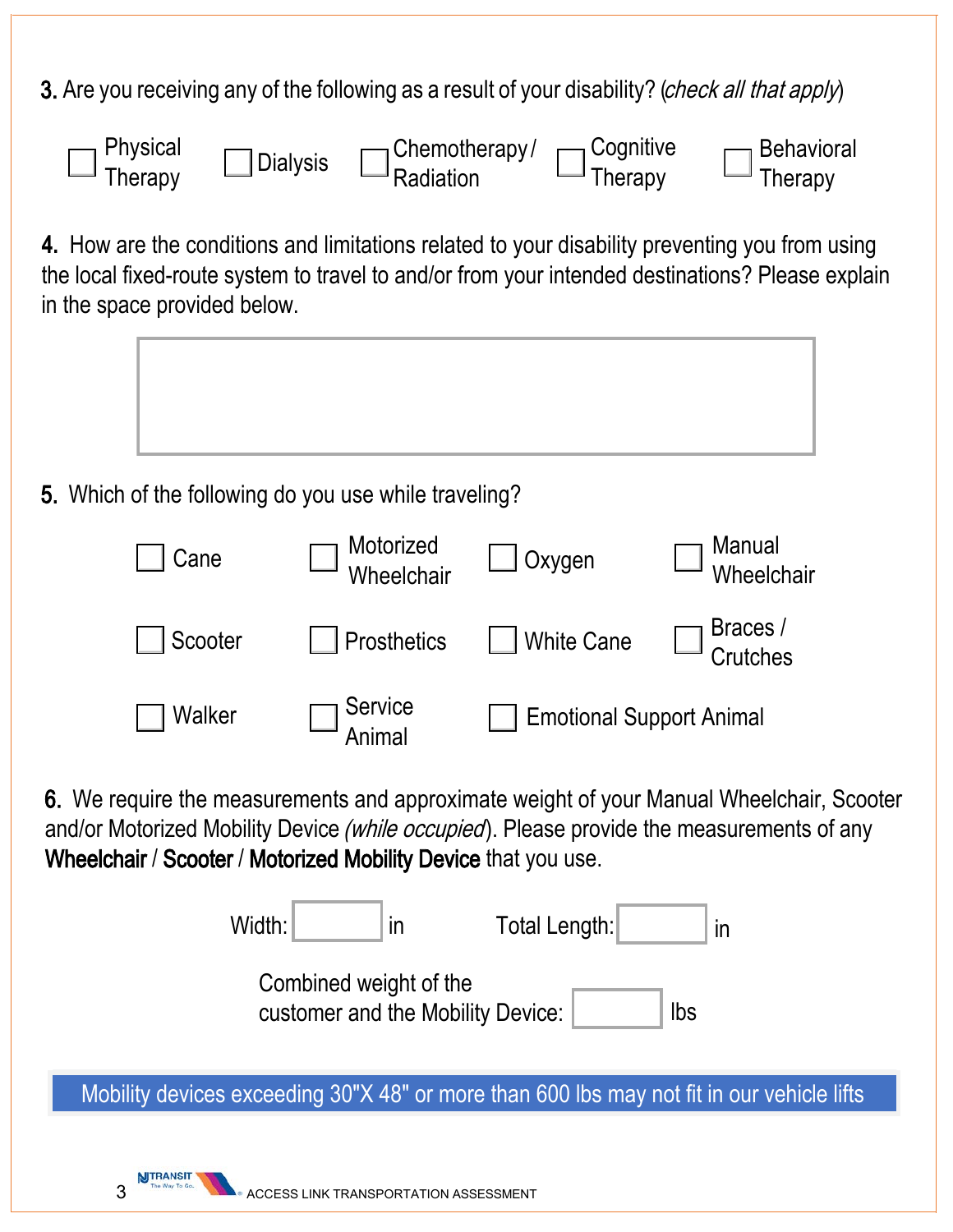| 7. Do you require the assistance of another person (besides the trained driver) while                  |
|--------------------------------------------------------------------------------------------------------|
| traveling? Yes $\bigcirc$ No $\bigcirc$ If yes, what assistance will this person provide for you while |
| you are traveling?                                                                                     |

8. How do you currently travel? Select all that apply.

| <b>L</b> Drive | Train | Rideshare like Uber or Lyft                        | $\Box$ Light Rail               |
|----------------|-------|----------------------------------------------------|---------------------------------|
|                |       | □Local Bus □ Logisticare □ Do not currently travel | $\square$ County<br>Paratransit |

9. Provide the complete street addresses for places you need to travel, including pick-up and drop-off comments that will help our drivers find the correct location. You will need to provide a reason related to your disability, for why you are unable to travel to or from each address that you list.

### EXAMPLE:

| 1 MAIN ST                              |  | 5                |  |
|----------------------------------------|--|------------------|--|
| <b>Street Address</b>                  |  | Apartment/Unit # |  |
| <b>New Jersey</b>                      |  | 08609            |  |
| <b>State</b>                           |  | Zip Code         |  |
|                                        |  |                  |  |
| Pick up and drop off at main entrance. |  |                  |  |
|                                        |  |                  |  |

#### Reason:

Unable to get up or go down the sidewalk at this address because there is no curb-cut.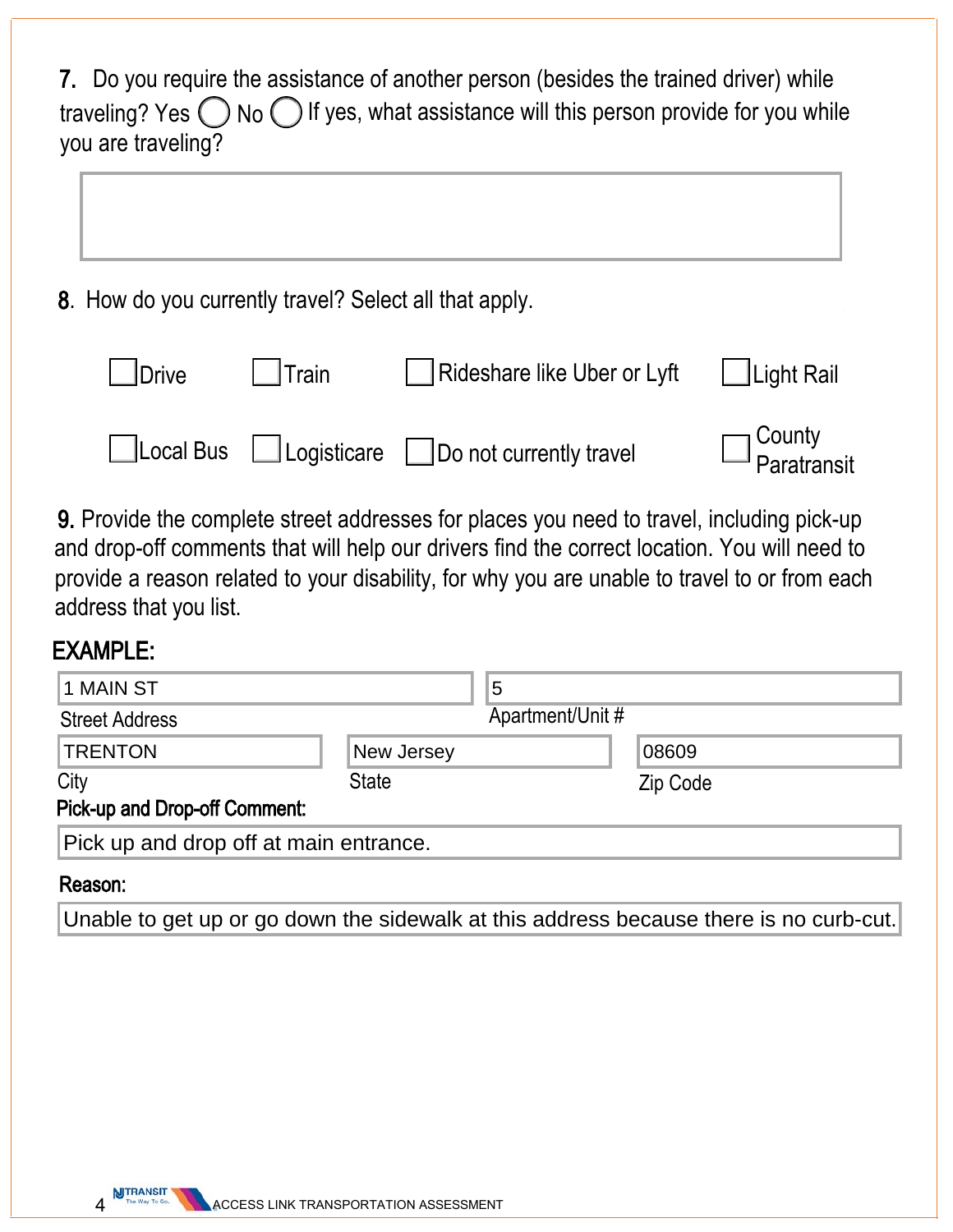| <b>Address 1:</b>                    |              |                  |          |
|--------------------------------------|--------------|------------------|----------|
|                                      |              |                  |          |
| <b>Street Address</b>                |              | Apartment/Unit # |          |
|                                      |              |                  |          |
| City                                 | <b>State</b> |                  | Zip Code |
| <b>Pick-up and Drop-off Comment:</b> |              |                  |          |
| Reason:                              |              |                  |          |
| <b>Address 2:</b>                    |              |                  |          |
|                                      |              |                  |          |
| <b>Street Address</b>                |              | Apartment/Unit # |          |
|                                      |              |                  |          |
| City                                 | <b>State</b> |                  | Zip Code |
| <b>Pick-up and Drop-off Comment:</b> |              |                  |          |
| Reason:                              |              |                  |          |
| <b>Address 3:</b>                    |              |                  |          |
|                                      |              |                  |          |
| <b>Street Address:</b>               |              | Apartment/Unit # |          |
|                                      |              |                  |          |
| City                                 | <b>State</b> |                  | Zip Code |
| <b>Pick-up and Drop-off Comment:</b> |              |                  |          |
| Reason:                              |              |                  |          |
|                                      |              |                  |          |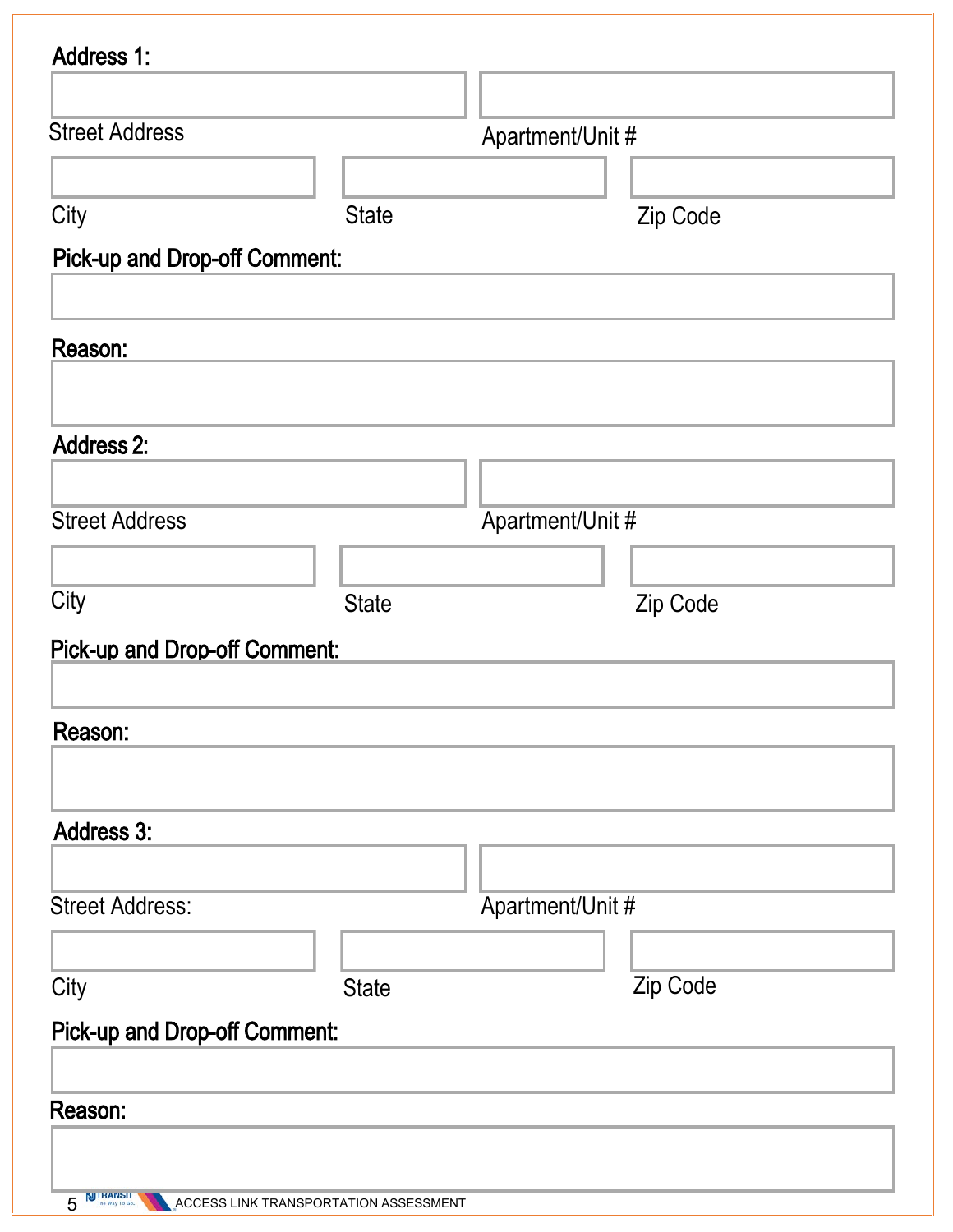| <b>Address 4:</b>                    |              |                  |          |
|--------------------------------------|--------------|------------------|----------|
|                                      |              |                  |          |
| <b>Street Address</b>                |              | Apartment/Unit # |          |
|                                      |              |                  |          |
| City                                 | <b>State</b> |                  | Zip Code |
|                                      |              |                  |          |
| <b>Pick-up and Drop-off Comment:</b> |              |                  |          |
|                                      |              |                  |          |
| Reason:                              |              |                  |          |
|                                      |              |                  |          |
| <b>Address 5:</b>                    |              |                  |          |
|                                      |              |                  |          |
| <b>Street Address</b>                |              | Apartment/Unit # |          |
|                                      |              |                  |          |
| City                                 | <b>State</b> |                  | Zip Code |
| <b>Pick-up and Drop-off Comment:</b> |              |                  |          |
|                                      |              |                  |          |
|                                      |              |                  |          |
| Reason:                              |              |                  |          |
|                                      |              |                  |          |
| <b>Address 6:</b>                    |              |                  |          |
|                                      |              |                  |          |
| <b>Street Address</b>                |              | Apartment/Unit # |          |
|                                      |              |                  |          |
| City                                 | <b>State</b> |                  | Zip Code |
| <b>Pick-up and Drop-off Comment:</b> |              |                  |          |
|                                      |              |                  |          |
|                                      |              |                  |          |
| Reason:                              |              |                  |          |
|                                      |              |                  |          |
| <b>AIITRANSIT</b>                    |              |                  |          |

**<sup>6</sup>** MTRANSIT ACCESS LINK TRANSPORTATION ASSESSMENT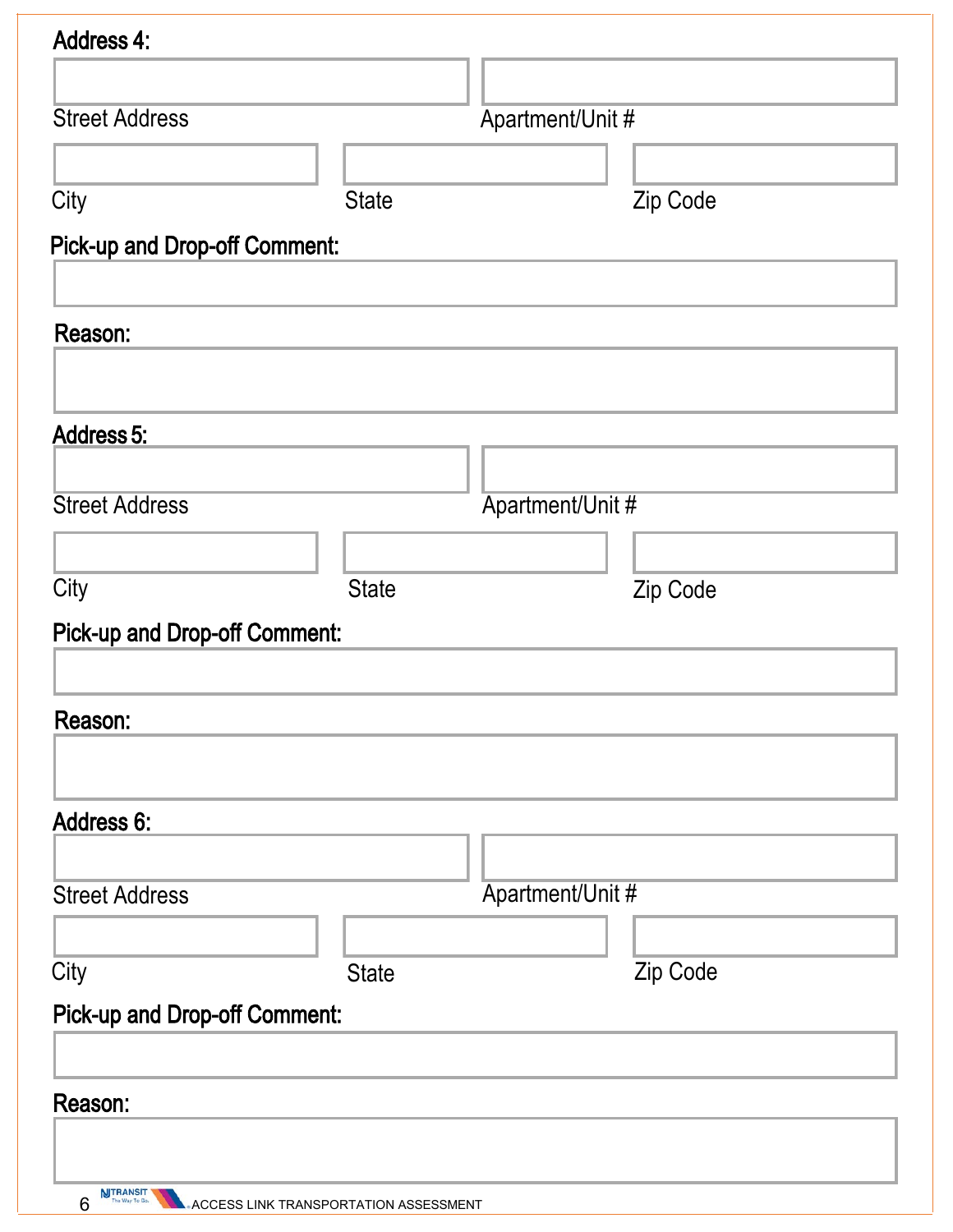| <b>Address 7:</b>                    |              |                  |          |
|--------------------------------------|--------------|------------------|----------|
|                                      |              |                  |          |
| <b>Street Address</b>                |              | Apartment/Unit # |          |
|                                      |              |                  |          |
| City                                 | <b>State</b> |                  | Zip Code |
| <b>Pick-up and Drop-off Comment:</b> |              |                  |          |
|                                      |              |                  |          |
| Reason:                              |              |                  |          |
|                                      |              |                  |          |
| Address 8:                           |              |                  |          |
|                                      |              |                  |          |
| <b>Street Address</b>                |              | Apartment/Unit # |          |
| City                                 | <b>State</b> |                  | Zip Code |
|                                      |              |                  |          |
| <b>Pick-up and Drop-off Comment:</b> |              |                  |          |
| Reason:                              |              |                  |          |
|                                      |              |                  |          |
| <b>Address 9:</b>                    |              |                  |          |
| <b>Street Address</b>                |              | Apartment/Unit # |          |
|                                      |              |                  |          |
| City                                 | <b>State</b> |                  | Zip Code |
| <b>Pick-up and Drop-off Comment:</b> |              |                  |          |
|                                      |              |                  |          |
| Reason:                              |              |                  |          |
|                                      |              |                  |          |
|                                      |              |                  |          |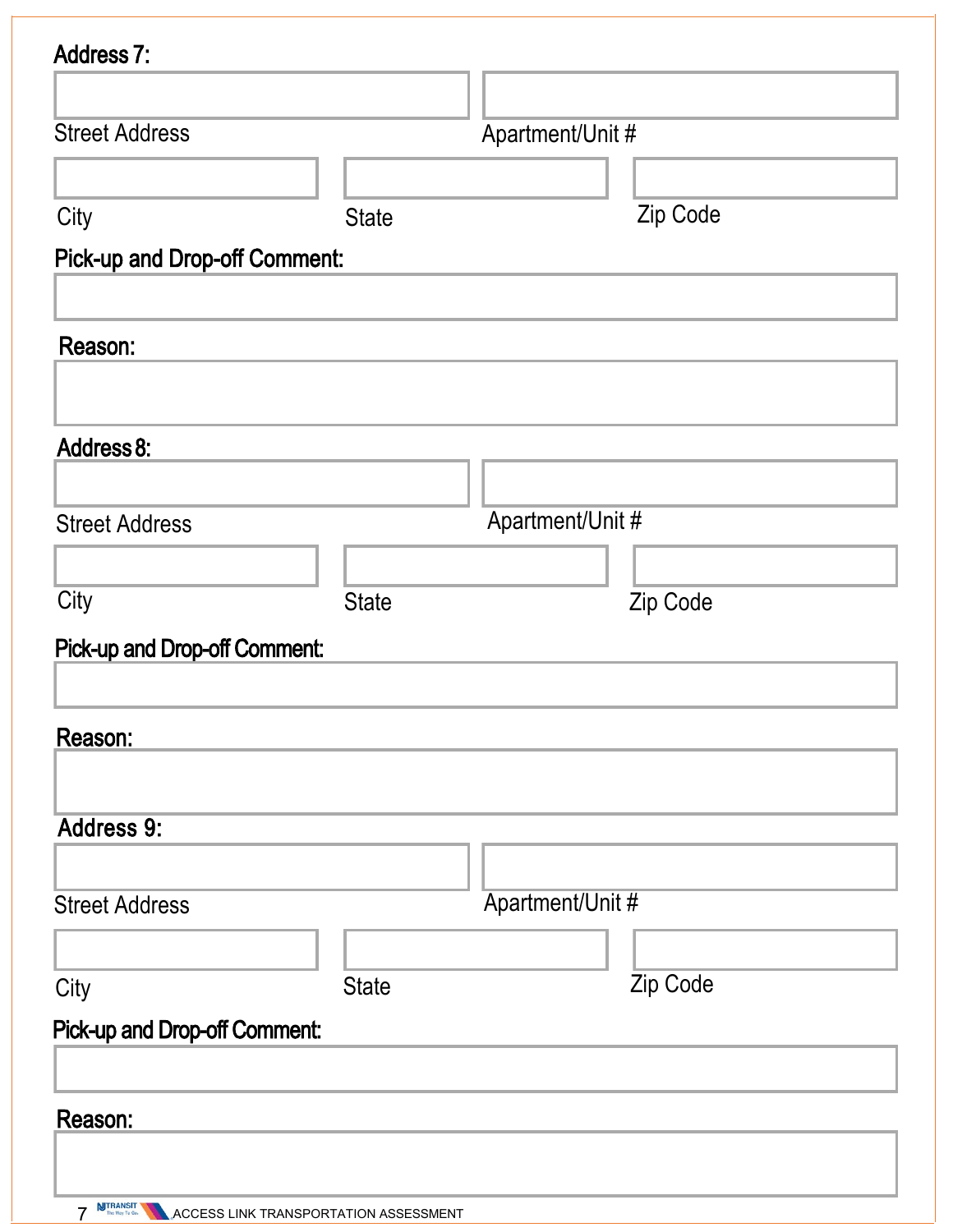10. Are you interested in receiving guidance on how to travel on NJ TRANSIT's Bus, Rail or Light Rail? We can refer you to a virtual travel instruction that will be done from the safety of your home. Virtual travel instruction is free and could help you enhance your ability to travel independently. In addition, if you use the Bus, Rail, or Light Rail to travel, you can save money by using reduced fare. A decision to participate in virtual travel instruction would have no impact on your eligibility determination for Access Link. Yes  $\bigcap$  No (

11. Do you need assistance with registering to vote? Yes  $\bigcirc$  No  $\bigcirc$  If yes, please visit https://www.state.nj.us/state/elections/voter-registration.shtml for more information.

**12.** Do you need assistance with obtaining a non-driver ID card? Yes  $\bigcirc$  No  $\bigcirc$  If yes, please visit https://www.state.nj.us/mvc/license/nondriverid.htm for more information.

13. Do you need assistance with replacing a social security card? Yes  $\bigcirc$  No  $\bigcirc$  If yes, please visit https://www.ssa.gov/myaccount/replacement-card.html for more information.

Thank you for filling out the Transportation Assessment. A team trained in making comprehensive paratransit eligibility determinations will review all provided information. If you have additional information, that will help this team understand when and how your disability prevents you from traveling to and or from NJ TRANSIT's accessible local fixed route (independently), you are encouraged to provide the details in the space provided below.

Note: All NJ TRANSIT local fixed route buses are designed with accessibility features to assist customers with disabilities with traveling.

**NJTRANSIT**